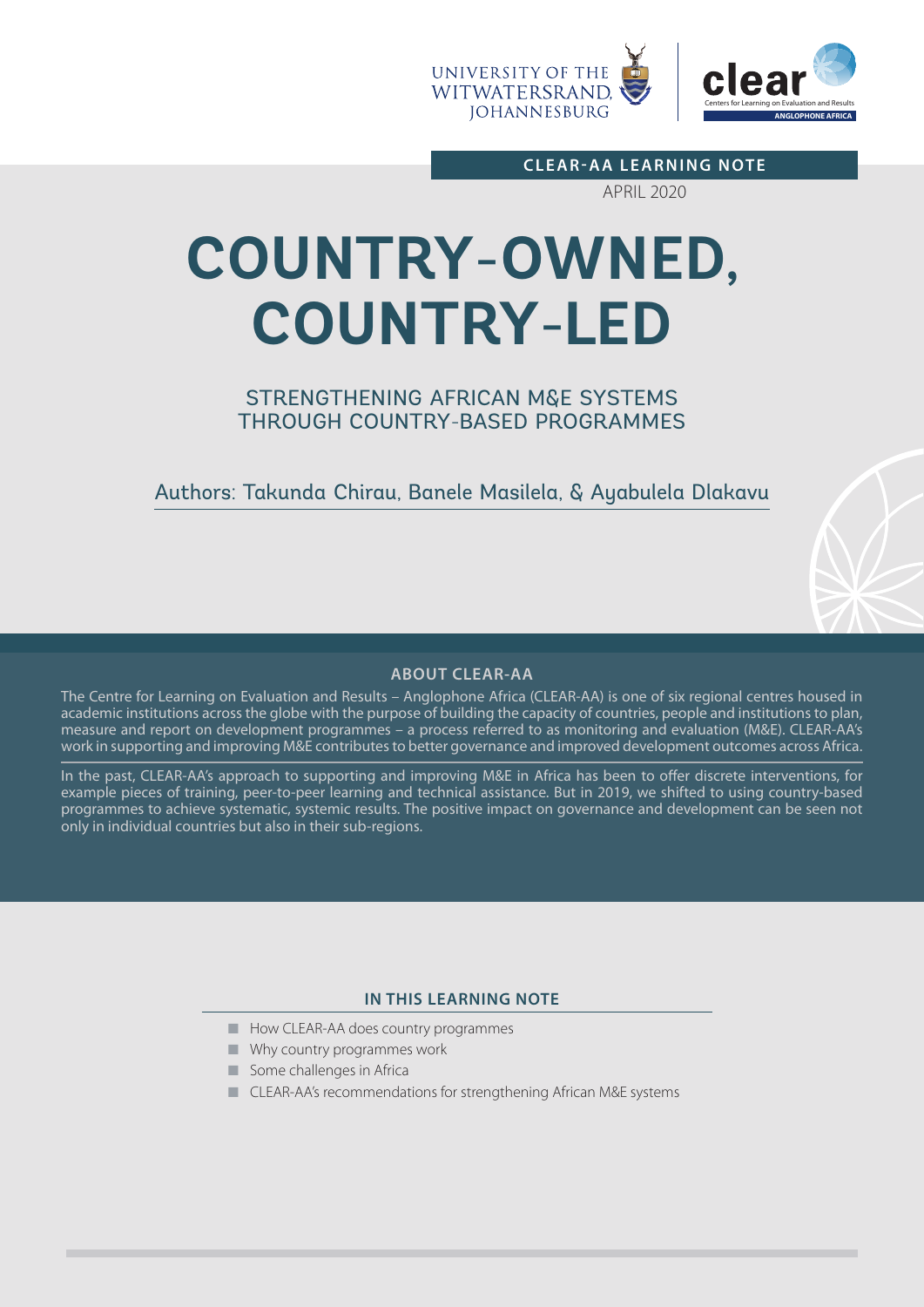## **The ownership principle**

Each country programme is owned, focused and led by the country itself. A ministry, department, agency or other custodian owns and leads its country's M&E system, while CLEAR-AA and other development partners support the sustainability of the system. This ownership principle is paramount.

#### **The in-country capacity principle**

The custodian of the country's M&E system and CLEAR-AA take a consultative, participatory and systems approach to strengthening the country's M&E system. Stakeholder voices are valued and accentuated, which strengthens country ownership and in-country capacity. The in-country capacity principle means that we use local in-country partners who know the country's M&E context. Higher education institutions, private consultancies and voluntary organisations for professional evaluators, for example, implement the interventions, while CLEAR-AA provides technical backstopping.

#### **Situation analysis**

Our interventions for strengthening different elements of a country's M&E system are informed by a situation analysis or diagnostic. We use our in-house tool called Monitoring and Evaluation Situation Analysis (MESA) to gather information from ministries, departments and agencies, civil society organisations, higher education institutions, voluntary organisations for professional evaluators, and parliament. Then we validate the findings of our analysis through a workshop with stakeholders.

#### **Strategy and plan**

Based on the situation analysis and validation workshop, an M&E capacity strengthening strategy is then established for implementing interventions to strengthen the country's M&E system. The strategy highlights the results that need to be achieved for the country to be able to improve its M&E performance and the specific approaches to be followed for delivering those results. The strategy is accompanied by an M&E capacity strengthening plan, which provides details of the results proposed in the strategy, indicating who will do what and when, and what resources will be required and where these will come from.

CLEAR-AA works in selected English-speaking African countries: Zambia, Lesotho, South Africa, Tanzania, Ghana, Liberia, Sierra Leone, Kenya, Namibia, Botswana, and Uganda. We also work at the regional level with the East African Legislative Assembly, the Pan African Parliament, the Economic Community of West African States, the African Evaluation Association, the African Institute for Development Policy, and the African Centre for Parliamentary Affairs.



# **How does CLEAR-AA choose which countries to work in?**

- The potential for self- or co-financing
- Partnership possibilities
- General responsiveness

## **OTHER STRATEGIC AND OPPORTUNISTIC REASONS TO WORK WITH A COUNTRY**

# **Political and administrative will**

Internal appetite and/or demand at the administrative and political levels of a country are paramount. Securing political and administrative buy-in and will is crucial in making sure that M&E is championed by champions who can exert their influence on ministries, departments, and agencies. This is the case for Zambia, Uganda, Tanzania, and Ghana.

#### **Established M&E systems**

In Uganda and South Africa, country M&E systems have been institutionalized through approved national M&E policies. This indicates that a government values M&E for improving development outcomes and bringing about social change. Other countries that have already established M&E or national evaluation systems are Ghana, Zambia, and Tanzania.